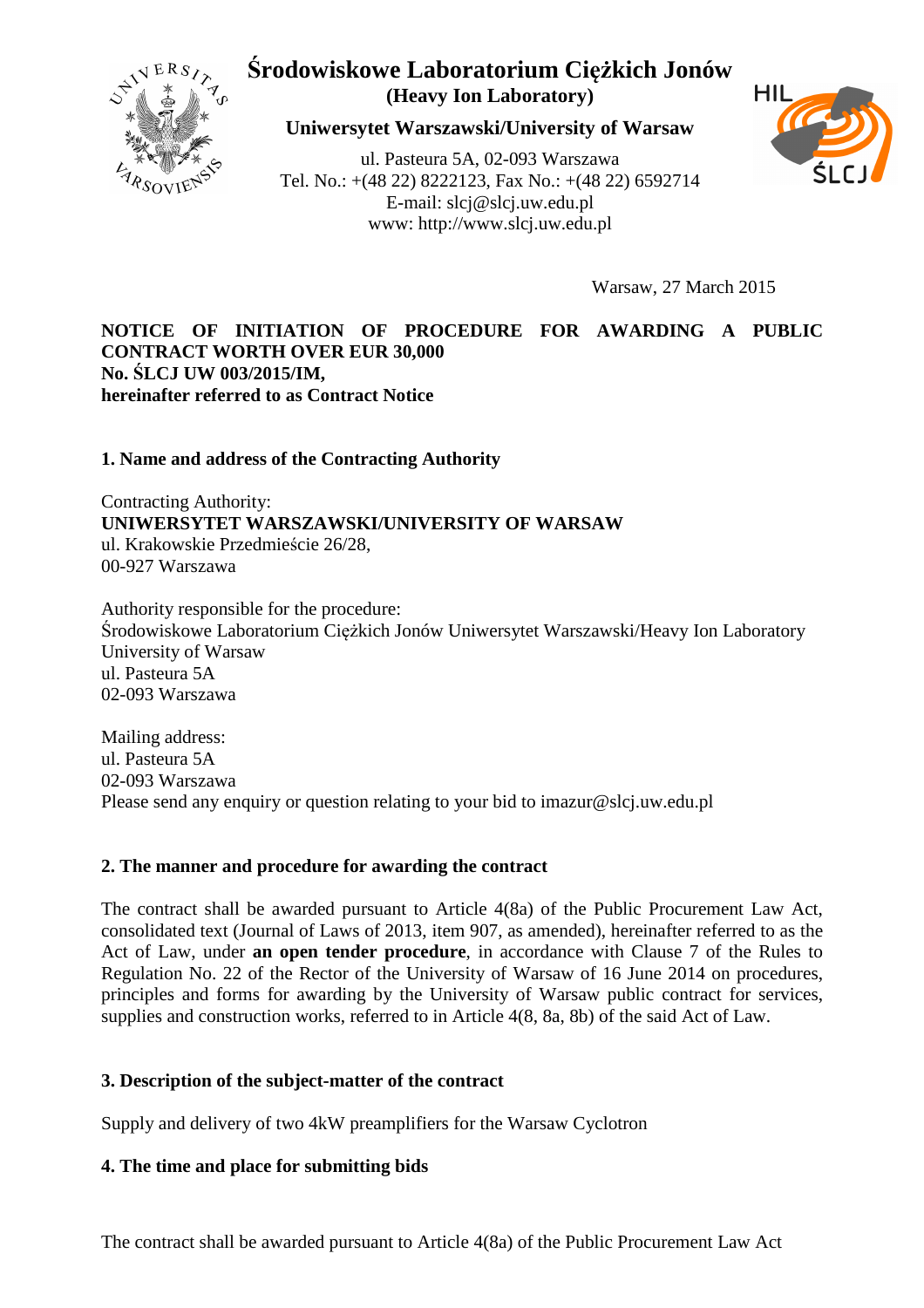

**Uniwersytet Warszawski/University of Warsaw**

ul. Pasteura 5A, 02-093 Warszawa Tel. No.: +(48 22) 8222123, Fax No.: +(48 22) 6592714 E-mail: slcj@slcj.uw.edu.pl www: http://www.slcj.uw.edu.pl



1) The bid in a sealed envelope/packet shall be submitted to the premises of the Authority responsible for the procedure:

Środowiskowe Laboratorium Ciężkich Jonów Uniwersytet Warszawski ul. Pasteura 5A 02-093 Warszawa

2) The Bid shall be submitted no later than by 19 April 2015 by **12:00 hours**.

## **5. The method of preparation of bids**

1) It is recommended that the Bid be submitted on the Bid Form constituting Appendix No. 1 to the Contract Notice.

2) The Bid shall include all information required in the content of the Contract Notice.

3) The Bid shall be signed by persons authorized to represent the Contractor (signatures and original stamps, signatures need to be affixed in a manner allowing identification of the signatory, e.g. personal name stamps).

### **6. The criterion for the evaluation and selection of bids**

The Contractor for the service under this public contract award procedure shall be selected on the basis of the following criterion:

| price               | $-60%$  |
|---------------------|---------|
| guarantee           | $-20\%$ |
| failure-repair time | $-20\%$ |

Percentages shall be calculated at ratio 1:1.

1. The price criterion.

60 points shall be given to the lowest price of the bids submitted, calculated in accordance with the following formula:

| <b>Price points</b> | $=$ | lowest bid price x 60 |
|---------------------|-----|-----------------------|
|                     |     | evaluated bid price   |

2. The guarantee criterion.

20 points shall be given to the bid for the equipment with the longest guarantee of the bids submitted.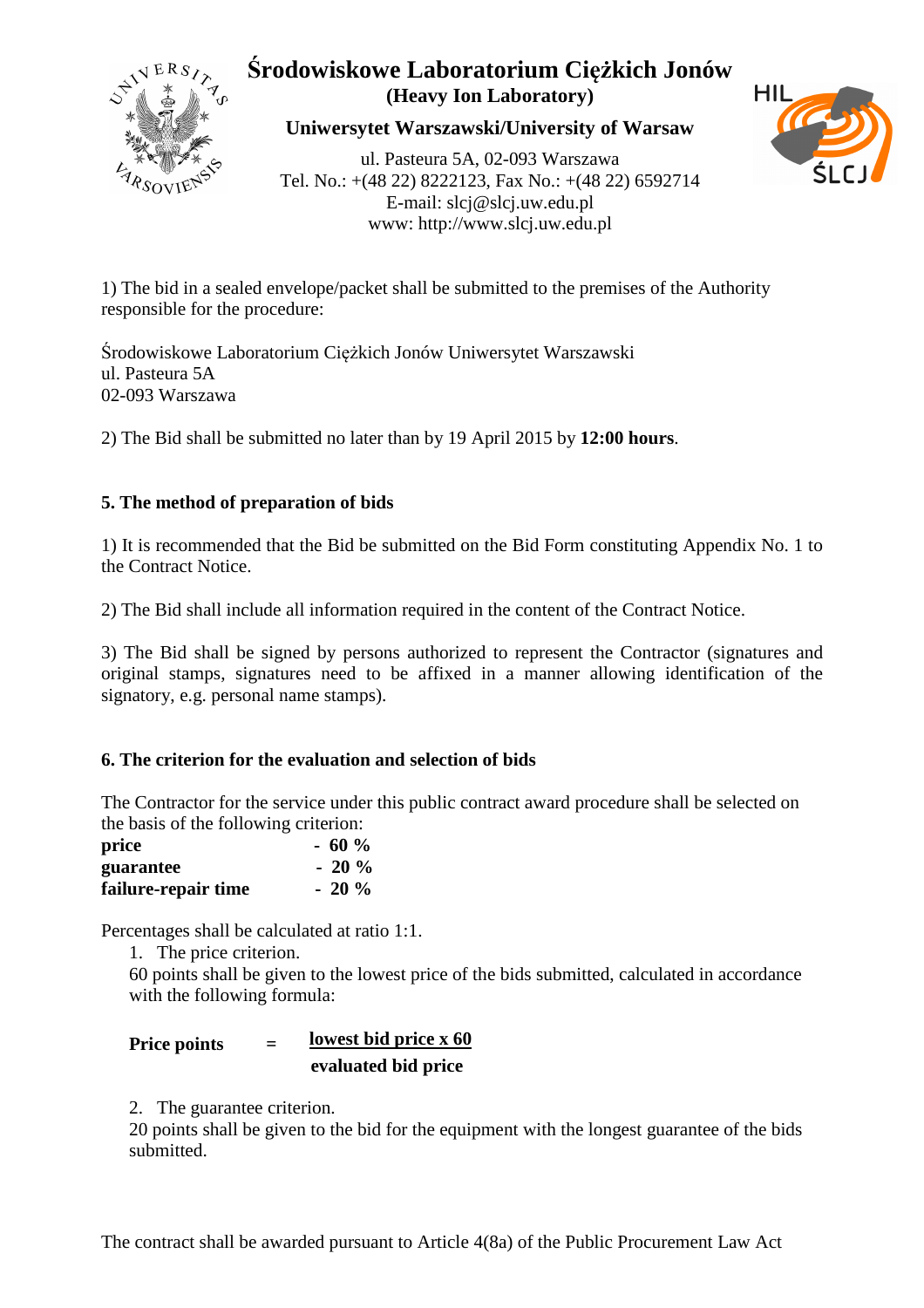

## **Uniwersytet Warszawski/University of Warsaw**

ul. Pasteura 5A, 02-093 Warszawa Tel. No.: +(48 22) 8222123, Fax No.: +(48 22) 6592714 E-mail: slcj@slcj.uw.edu.pl www: http://www.slcj.uw.edu.pl



#### **Guarantee period points = guarantee period of evaluated bid x 20 longest guarantee period of evaluated bids**

- 3. The criterion of time to repair a failure preventing the operation of the subject-matter of the contract.
- 20 points shall be given to the bid with the shortest failure-repair time.

# **Time to repair points = failure-repair time of bid with shortest failure-repair time x 20 failure-repair time of evaluated bid**

The final score shall be the sum of the three components referred to above.

### **W = price + guarantee + time.**

The maximum number of points possible to be scored shall be 100.

In the case where more than one bid has scored the same number of points in the ranking list, the final criterion for selecting the best bid shall be the price.

### **7. The contract completion date**

1) The deadline (period) for the completion of the subject-matter of the contract: **no later than by 8 January 2016** 

2) Bids offering longer completion dates shall be rejected.

### **8. Terms and conditions for participation in the procedure**

In order to participate in the procedure the Contract shall need to have the knowledge and skills necessary to the proper performance of the subject-matter of the contract. The Contractor shall attach to its Bid Form a certified copy of its entry to the National Court Register (KRS) (or the relevant register) issued not earlier than six months prior to the deadline for submission of bids.

#### **9. Information concerning the furnishing of a bid bond and a performance bond**

The Contracting Authority shall not require that a bid bond and a performance bond be furnished.

#### **10. Information about the option to cancel the procedure**

The Contracting Authority shall reserve the option to cancel the procedure without giving reasons therefor.

The contract shall be awarded pursuant to Article 4(8a) of the Public Procurement Law Act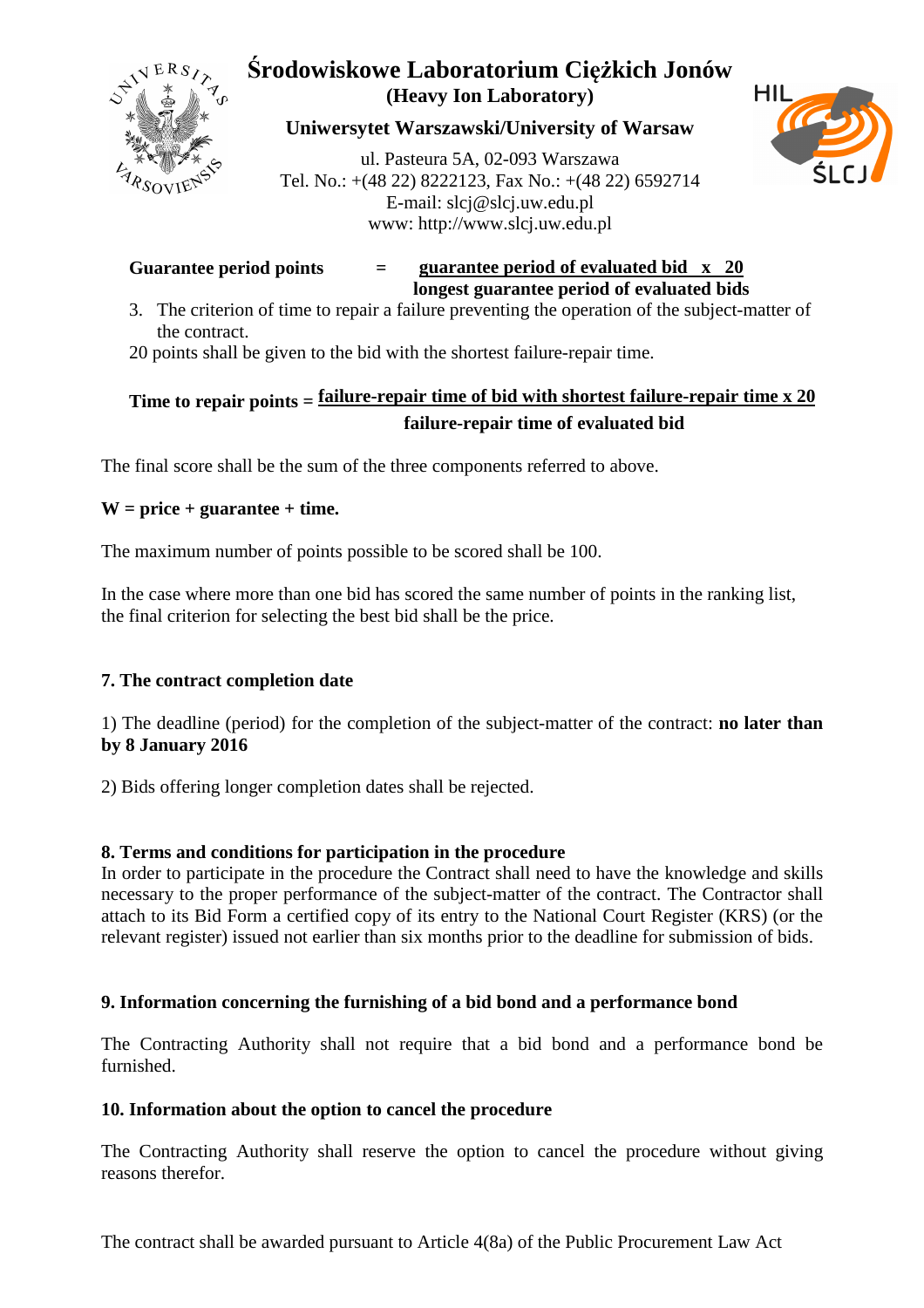

**Uniwersytet Warszawski/University of Warsaw**

ul. Pasteura 5A, 02-093 Warszawa Tel. No.: +(48 22) 8222123, Fax No.: +(48 22) 6592714 E-mail: slcj@slcj.uw.edu.pl www: http://www.slcj.uw.edu.pl



### **11. Detailed description of the object of the contract**

# **Object of the contract:**

# **I. Item of delivery:**

Two identical RF power amplifiers, each capable of delivering of at least 4 kW of RF power.

# **II. Particular requirements for the delivery item:**

#### **1. Power Amplifier parameters**

- **a.** Working frequency range : 11 to 20 MHz.
- **b.** Output power: 4 kW minimum, continuous, on a  $50\Omega$  load. The amplifiers will work in pulse mode, with duty cycle from 10% to 95% and repetition rate 50-200Hz. The amplifiers will drive 75kW power amplifiers ( tube based, common grid configuration ).
- **c.** Output connector: coaxial, type N, or other agreed on with the Buyer.
- **d.** Input connector:type BNC preferred, or other agreed on with the Buyer.
- **e.** Input signal level at nominal output power: 1Vpp maximum.
- **f.** Input and output impedance: 50 ohm +/- 10% in the working frequency range.
- **g.** The output power stage: solid state or vacuum tube. The amplifers should be immune to 100% reflected power when output forward power does not exceed 3 kW ( for all phase angles ). When output forward power exceeds 3kW amplifier must withstand up to 3 kW of reflected power. In the case of tube based design the tube should be easily obtainable on the European market, and the design of the amplifier should ensure, that the tube can be easily replaced by the user.
- **h.** Amplifier cooling: a forced air flow system or the deionized water flow. See paragraph 3.d. for details on the cooling system.
- **i.** If resonant circuit is used at the output stage it should be equipped with simple spark gap to protect the amplifier from damage.
- **j.** In order to meet safety requirements, and for proper operation of the amplifier the Seller should implement the following interlocks ( at the minimum ):
- against the amplifier cooling medium flow stoppage
- against amplifier or HV supply cabinet's door opening
- against improper power supplies voltage sequencing during amplifer on and off ( in the case of tube based design )
- against excessive reflected power
- **k.** If tuned resonant circuits are used then tuning of each amplifier from the minimum to the maximum working frequency should take no longer than 10 minutes.

### **2. The front panel furnishing of the amplifier**

**a.** There should be a front panel to read-out and set parameters, one for each amplifier. Each front panel should display at least the following information: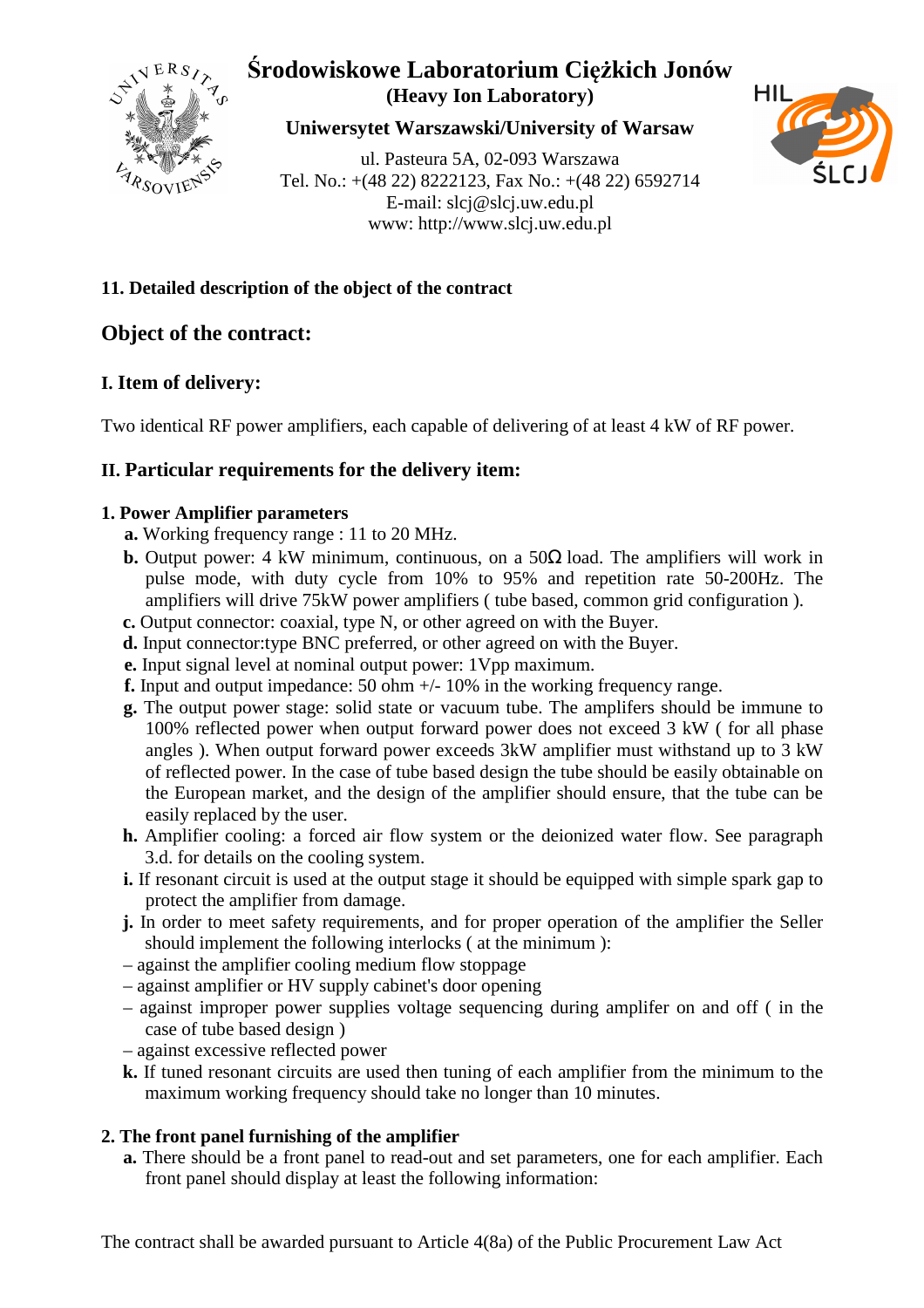

### **Uniwersytet Warszawski/University of Warsaw**

ul. Pasteura 5A, 02-093 Warszawa Tel. No.: +(48 22) 8222123, Fax No.: +(48 22) 6592714 E-mail: slcj@slcj.uw.edu.pl www: http://www.slcj.uw.edu.pl



- status of each amplifier (on / off, in use / failure etc.)
- reason of failure ( including excessive reflected power ), interlock status read-out
- forward/reflected RF power within the RF ON pulse
- value of tube's anode voltage and current (for tube based designs)
- value of tube's grid voltage and current (for tube based designs)
- value of DC supply current of the output stage (for solid state based designs)
- **b.** The front panel should allow the operator to perform the following tasks:
	- fully turn on and turn off the amplifiers (including power supplies)
	- reset interlocks
- tune the amplifier to the required frequency (If tuned resonant circuits are used)
- **c.** The amplifers will be connected to cyclotron's SCADA system. The Buyer expects control signals from the console will be brought out to terminal blocks. The Seller may implement a local / remote (SCADA) swith in the console. Detailed signal list of signals for the SCADA system (including description, voltage levels etc.) should be made available to the Buyer no later than 1 month prior to planned shipment of the amplifiers to Warsaw.

#### **3. AC Power and cooling systems:**

The Buyer provides in the RF room, designed for installation of the subject of the contract, the following conditions:

- **a.** AC Mains:  $400V \pm 10\%$ , 3 phase + neutral + protective earth, 50 Hz +4% / -6%, phase voltage imbalance  $\pm$  3%, total available power: 500 kW, other parameters of the AC power are in accordance with PN-EN 50160:2002 with further amendments.
- **b.** Operating temperature: +10ºC to +40ºC.
- **c.** Humidity: max. 80%, noncondensing.
- **d.** In order to cool of the subject of the contract Buyer has deionized water cooling system and forced air system.

– Forced air flow system can provide at least 3.2 m3/sec of air flow to ventilate the RF room.

- The cooling water system is as follows:
	- conductivity: not more than 20  $\mu$ S / cm,
	- pressure: from 2.5 to 4.5 atm.
- water flow: at least  $2 \times 12 \text{ dm}^3$  / min for operating amplifiers,

#### **4. Additional requrements:**

- **a.** If a water cooling system is used by the Seller, then RF system parts having direct contact with cooling water can not be made of brass. Only copper, nickel, bronze, Monel, Inconel, stainless steels (304L, 347) or titanium are allowed.
- **b.** In spaces with high RF power levels the Buyer does not permit components made of polyvinyl chloride (PVC), polyamide (PA), or other materials with high dielectric loss and low softening temperature. Allowed are materials such as polyethylene (PE) or polypropylene (PP).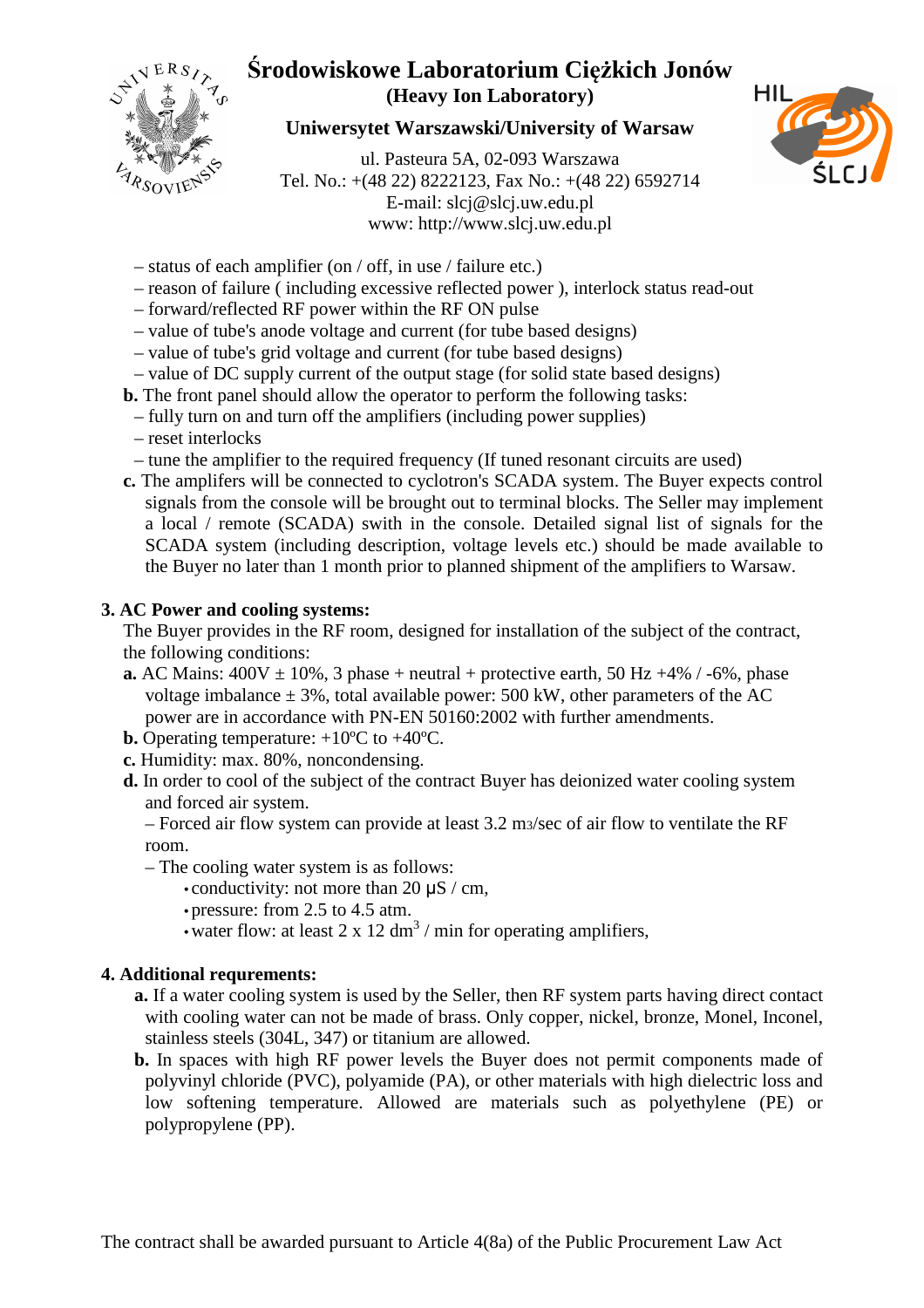

**Uniwersytet Warszawski/University of Warsaw**

ul. Pasteura 5A, 02-093 Warszawa Tel. No.: +(48 22) 8222123, Fax No.: +(48 22) 6592714 E-mail: slcj@slcj.uw.edu.pl www: http://www.slcj.uw.edu.pl



- **c.** The object of delivery should include a repair kit, containing nonstandard or made to order components which are subject to wear, and nonstandard, specialized tools needed for ongoing repairs. Nonmetric ( ie. imperial ) tools the Buyer sees as nonstandard.
- **d.** Noise and interference of the RF power signals measured at the 3.5 kW power level with a 50  $\Omega$  ±10% resistive load should not exceed the following values:
	- mains interference: -40 dBc
- harmonics : -13 dBc
- other noise (wideband): -50 dBc
- other noise in 3 kHz band: -60 dBc (around the output frequency)
- **e.** The item of delivery has to meet the following requirements:
	- workplace safety: according to PN-EN 60215:2003
- environmental impact: the Seller should have the product certified to European PN-EN 55011:2010 standards, and environmental / sanitation standards, or have the ability to perform measurements on compliance with those standards
- fire safety requirements of the European Union

### **5. Delivery and installation:**

- **a.** The Seller will assemble the equipment in the RF room, in the building located at Pasteura 5A Street, Warsaw, Poland. The RF room dimensions are 11.4m x 12.3m x 3.2 m ( length x width x height ). In some spots, the height in the RF room is limited by ceiling joists by 0,7m. The doors leading into the RF room allow transportation of objects with a maximum height of 2.2 m and a width of 1.45 m. In an agreed by both parties time, at least 3 weeks before the actual installation begins, the Seller will provide documentation regarding the installation of the subject of the contract at the Buyer's site.
- **b.** The Seller will provide the Buyer with entire technical documentation of the item of delivery, including mechanical, electrical, elektronic etc.

#### **6. Site Acceptance Tests:**

- **a.** The Seller, together with the Buyer, shall do Site Acceptance Tests according to previously agreed, by both parties, protocol. The Buyer may, but is not obliged, to take part in the Factory Acceptance Tests.
- **b.** The Buyer requires, that at least two types of Site Acceptance Test are to be performed : frequency tuning tests ( short term ) and long term.
	- short term test will consist of tuning of both amplifiers to a selected by the Buyer frequency. Then, while connected to the dummy load, the amplifiers will work for half an hour with various PWM and power levels. After that, the 75kW amplifier will be swiched in as a load, and the test will continue for another half na hour. The whole procedure will be repeated for 5 different frequencies.
	- long term test will consist of tuning of both amplifiers to a selected by the Buyer frequency. Than the amplifiers will work for 72 hours non-stop with the cyclotron as a load, with various PWM and power levels. The procedure will be repeated for 2 different frequencies.